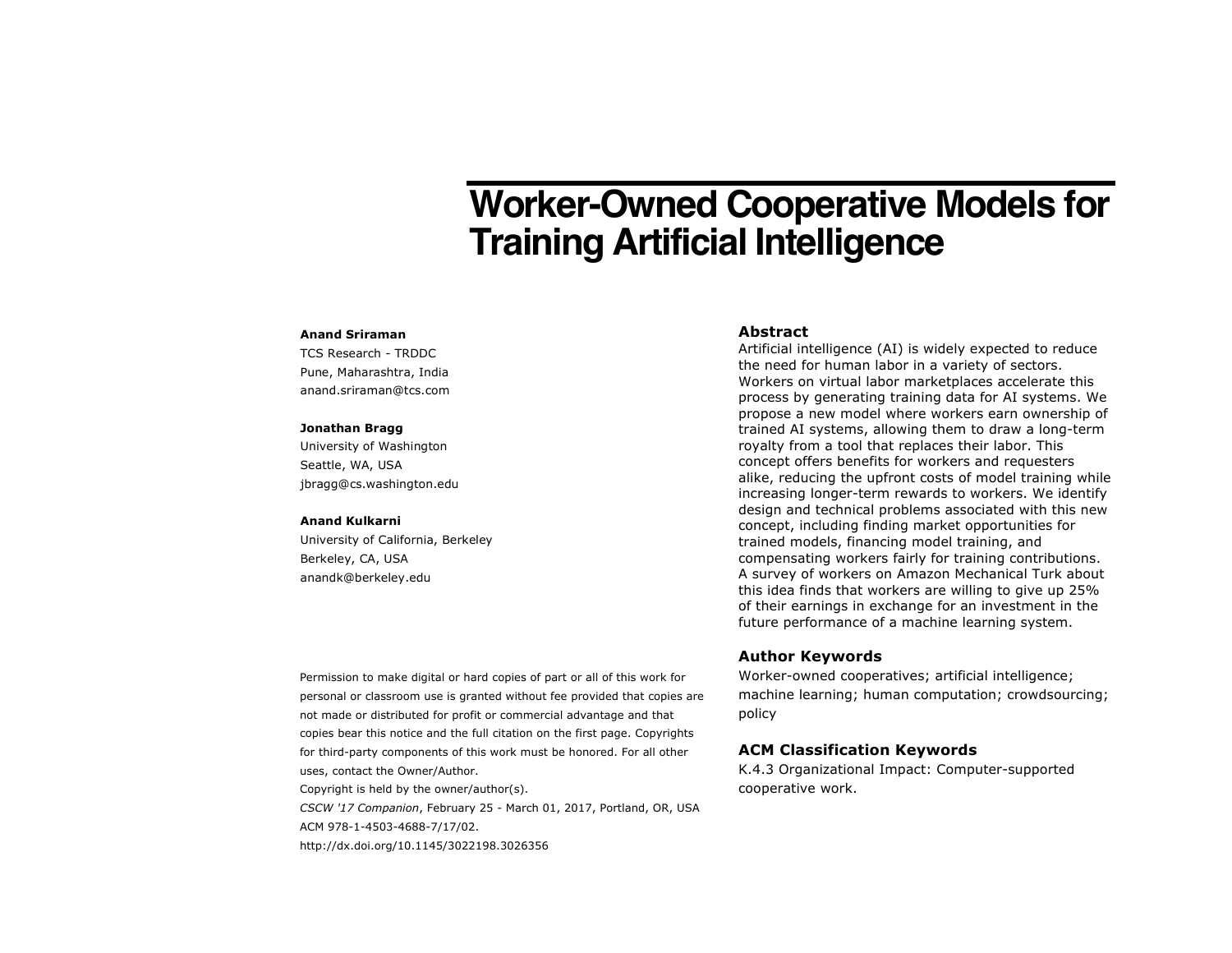# "I'd definitely say that we should be paid for any role we're doing in creating new technologies. And regarding… a cut in pay for a 50% chance of more money later- for me it would depend on whether that chance is based purely on luck or if it's based on something that I did--for example, a 50% chance your work is up to par."

- Anonymous Mechanical Turk worker, answering survey.

## **Survey Results**

We launched a survey on MTurk to understand workers' reactions to such a model. We report results from 31 participants' responses, most of them from the United States. 48% were below the age of 28 with 25.8% women. 77% reported earning less than \$1000 per month from MTurk.

On a scale of 1-5, with 5 being the most risk-taking, workers reported a mean rating of 2.6, indicating some appetite for risk.

## **Motivation**

Recent reports predict employment disruption from artificial intelligence (AI) systems [4]. Most proposed solutions to job loss caused by automation concern creation of alternative income streams from sources unrelated to the automation, such as governmentsubsidized basic income guarantees.

Common machine learning (ML) approaches use a set of human-annotated training examples to produce training data. Current compensation models offer onetime payment to workers under a work-for-hire contract. In this paper, we propose an alternative equity-based model where human labelers can earn collective ownership over the AI systems they train. This would entitle them to a proportional share of downstream earnings produced by the AI. We believe this royalty model could offer a meaningful alternative to the current system of automation eliminating jobs entirely, letting workers maintain a stream of income from trained models while assuming some of the risk and cost involved in developing a machine learning system.

Our proposed cooperative model is inspired by the success of other systems that support cooperative worker efforts around collective action [6] and finding work [5]. These activist technologies help to address growing inequalities between sellers (workers) and buyers (requesters), as well as between users of platforms and the platforms themselves. Activist technologies can exist alongside existing platforms [5,6], or there is a growing interest in creating alternative platforms for online work [8] and in platform cooperativism for the on-demand economy at large [7].

We discuss four questions that must be answered to let worker teams earn and draw royalties from machine learning models they cooperatively own, and explore the design space for each. First, how should we design the ownership relationship between workers and the AI system? Second, how can teams of workers find AI systems worth building, and where can they market and sell a trained machine learning system? Third, how can workers fairly divide earnings from a model trained by multiple people under a variety of machine learning algorithms? Last, how can workers decide which examples to label and how to maintain validity of data? We also discuss the results of an initial survey of MTurk workers to gauge their reactions to such a model.

# **Designing Co-Ops for Worker Ownership**

Today, development of AI training data on crowd labor marketplaces is funded entirely by requesters. Under the terms of platforms like Amazon Mechanical Turk [2], the data produced (and trained AI systems that result) are owned entirely by requesters in exchange for a fixed price paid to workers for producing that data. In a cooperative model for training AI systems, workers can choose to accept a fraction of that price in exchange for shares of ownership in the resulting trained system. By varying the payment workers receive for doing work as a split between cash and shares of equity in the trained AI system, we can examine a spectrum of new machine learning ownership models with varying ownership and risk shared between requesters and workers. Workers can obtain increased ownership of the model by offering training data at a reduced price in exchange for more shares of equity, and further increase ownership by purchasing training data from other workers. We can imagine interested outside investors participating in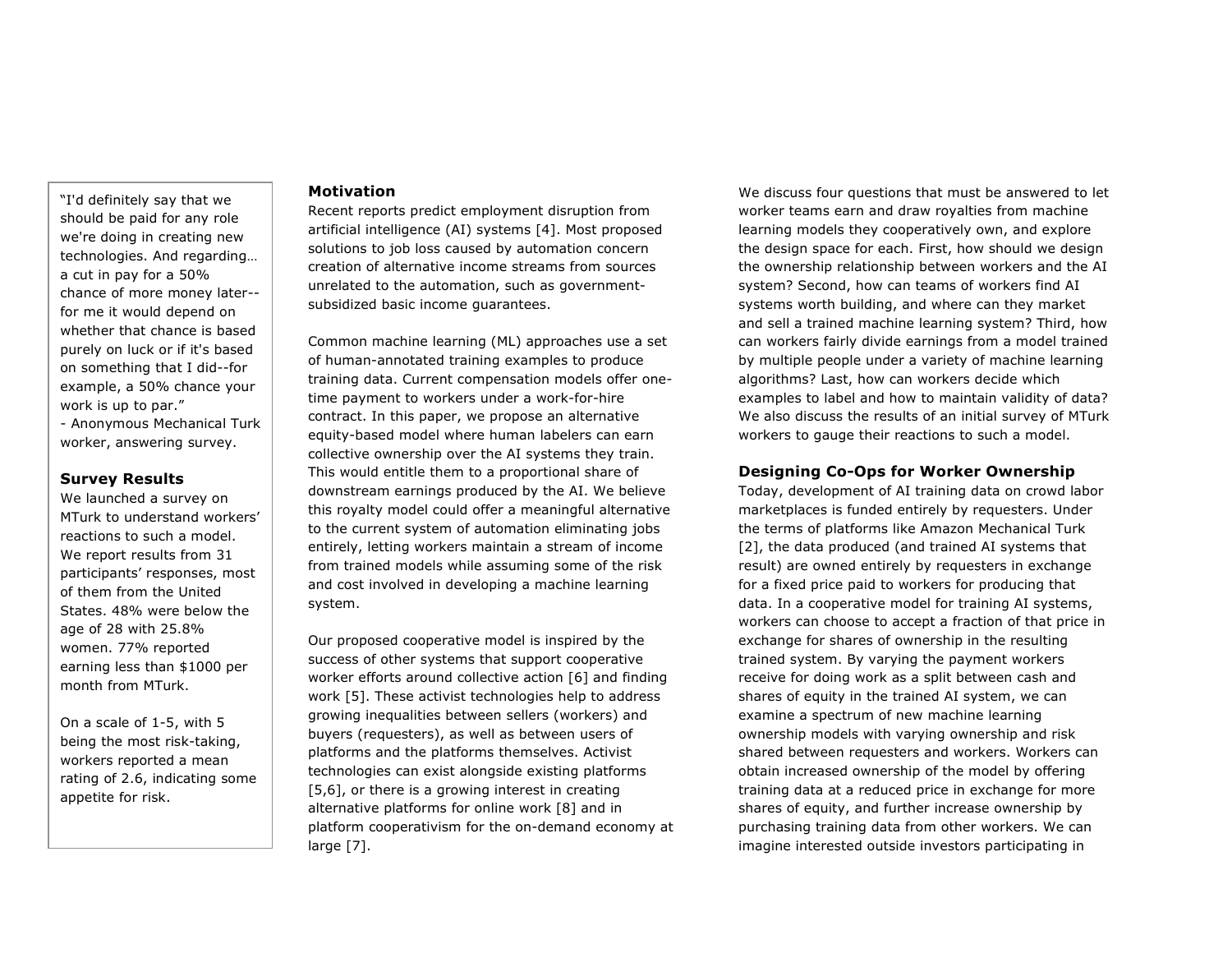We asked how much of their MTurk income they would be willing to give up, given the chance to earn 100% more over the course of one year. On average, workers were willing to give up 25% of their income. Only 3 participants said they'd not be willing to give up any of their earnings. Age doesn't seem to be a factor here, where workers under 28 years of age were willing to give up 23% on average and two participants saying they wouldn't give up any earnings. We also asked how much they'd need to make back in order to give up 100% of their earnings. On average, workers needed to be able to make back 3 times their invested amount. 45% of workers reported not being worried at all about AI taking over their jobs. This remains the case among the 10 workers who reported having followed the progress of machine learning or AI in the news, where 50% were not worried about the prospect.

such co-ops as well, bankrolling projects that have a significant chance of success.

# **Markets and Strategies for Earning Money from Machine Learning Systems**

Open calls for effective machine learning algorithms for solving particular problems exist today on platforms like Kaggle and Algorithmia; these platforms can enable cooperatives to derive value from trained models.

**Bounties vs. Marketplaces:** On Kaggle and Algorithmia, the poster of the call offers a bounty for trained AI systems meeting a particular model and determines whether a submitted algorithm is acceptable. Worker-owned models that seek to earn a bounty assume risk that the poster may not accept their solution, the poster may choose another submission over their solution, or that the open call may expire. Further, the conditions of the bounty may require that the algorithm creator relinquishes ownership of and any future rewards derived from the algorithm once the bounty is earned [1]. Alternately, Algorithmia also makes it possible for owners of trained ML models to post and profit from their trained systems on a per-use basis, providing ongoing earnings. However, identifying a valuable problem domain and determining its future return may be difficult.

**Online vs. Offline Training Models:** Per-use platforms provide the additional benefit that customers of the AI system can start to use the system before it is fully trained. Approaches to developing an AI+crowd collaborative service to solve tasks usually have crowds doing a large part of the work in the initial stages, while the AI learns. As the AI system gains confidence in its predictions, work starts shifting from the crowd to the

AI. In this "online" payment model, the crowd would earn from two channels: i) payment for the actual crowd labels provided, and ii) payment from use of the AI system they helped train. Here, crowd payments remain relatively stable, while ensuring high output quality. Payments from the use of the AI could be weighted by the number of labels the worker provided. As an alternative, workers or investors who are interested in having a substantial dataset annotated may choose to speculate on its future utility in the hopes that it would be useful on such platforms. In this case, the workers invest in the dataset by donating their time in annotating and curating the dataset. They aren't paid for the annotations, but own 100% of the generated dataset and earnings may be higher.

**Distributing Earnings Fairly Among Workers**

**Credit Assignment**: Optimally assigning credit for individual training examples is an open theoretical problem. Algorithms may treat machine learning algorithms as black boxes, or exploit the subclass of machine learning model being considered. One simple, but computationally intensive option for determining the value of a training example, is to compare performance of the model with and without that example. Credit may depend on when training data was provided during training, as well as its quality.

**Measuring Algorithm Quality**: To determine whether an algorithm is improving in performance, one must have a test set for measurement. How does one collect such a test set? Do workers curate the test set? If so, how does one ensure that workers do not train an overfitted model by selecting training examples that correspond to data in the test set? Subcontracting could be used to create the test set, but methods are